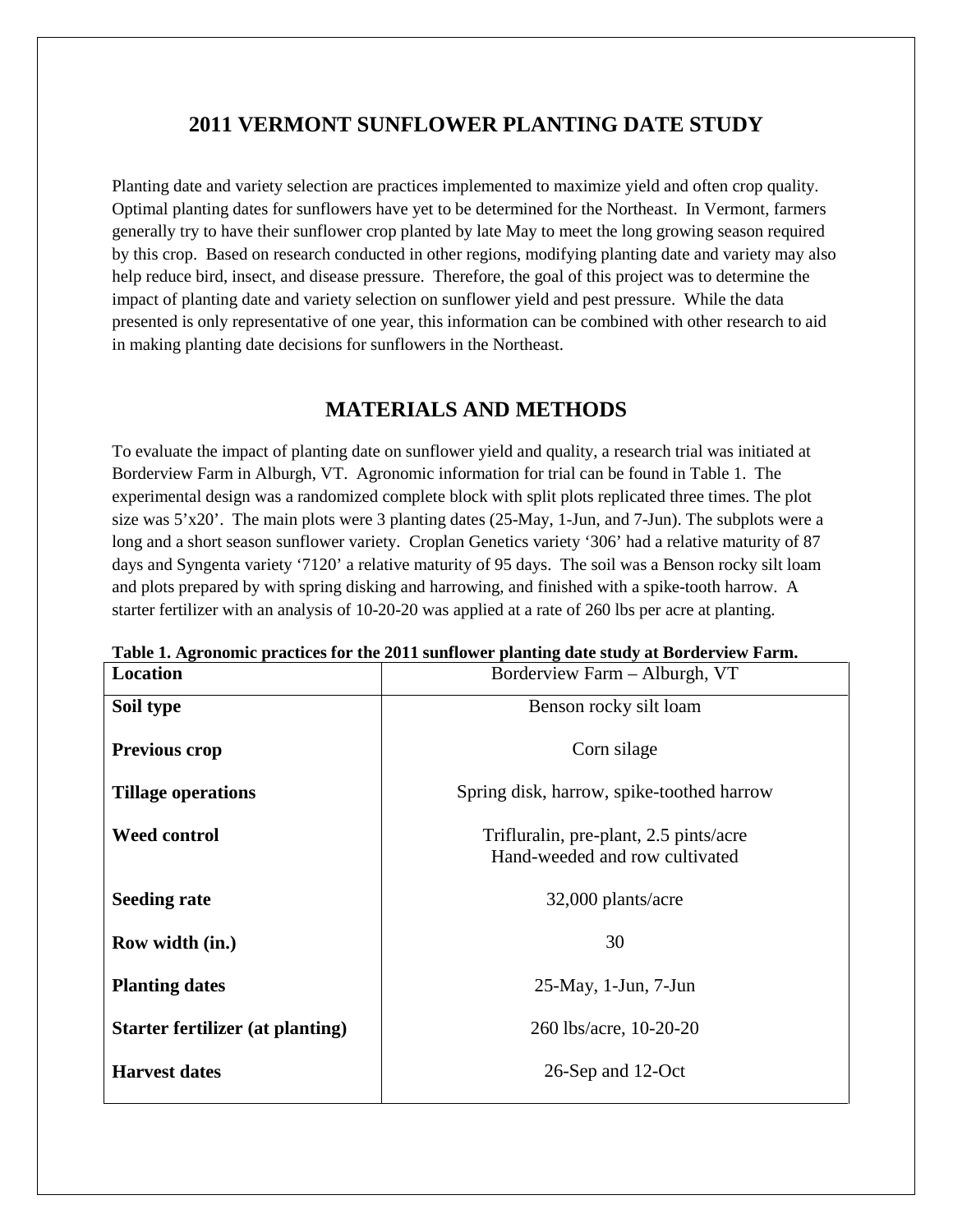Weeds were managed by a preplant application of Treflan® (trifluralin) at 2.5 pints per acre. For postemergence weed control plots were hand-weeded (16-Jun) and cultivated with a Brillion 4-row cultivator (27-Jun).

In late July and early August, sunflowers began to flower, and when at least 75% of a given plot was in bloom, the date was noted. During the season, bird netting was used to discourage birds from damaging the developed sunflower seed heads. With this method, bird damage was kept to a minimum. Prior to harvest, sunflower population, height and head width, as well as the incidence of lodging and bird damage, was recorded. Bird damage was estimated using percent evaluations provided by North Dakota State University Extension. Incidence of white mold (*Sclerotinia sclerotiorum*) was noted at three locations on the plant: on the sunflower head, along the stalk, and at the base.



**Figure 1. Almaco SP50 plot combine at Borderview Farm on harvest day.**

Plots were harvested on September 26 with an Almaco SP50 plot combine with a 5' head and custom-made sunflower pans (Figure 1). Following harvest, the test weight was measured with a Berckes Test Weight Scale and a Dickey-John M20P moisture meter was used to measure harvest moisture levels. Harvested seeds were then cleaned with a Clipper fanning mill and evaluated for insect damage. Banded sunflower moth (*Cochylis hospes*) larvae have been found in the region, and are evidenced by round exit holes in seeds, caused by

larvae burrowing in to feed (Figure 2). Banded sunflower moth can cause significant yield losses.

Prior to oil extraction, seed samples were dried and moisture levels quantified. Oil was extruded from a subsample of each harvested plot using a Kern Kraft Oil Press KK40. After pressing, oil content and yields were determined. All data was analyzed using a mixed model analysis where replicates were considered random effects. The LSD procedure was used to separate cultivar means when the Ftest was significant  $(P< 0.10)$ .



**Figure 2. Banded sunflower moth larvae.**

Variations in yield and quality can occur because of variations in genetics, soil, weather, and other growing conditions. Statistical analysis makes it possible to determine whether a difference among treatments is real or whether it might have occurred due to other variations in the field. All data was analyzed using a mixed model analysis where replicates were considered random effects. At the bottom of each table a Least Significant Difference (LSD) value is presented for each variable (e.g. plant height). LSDs at the 10% level (0.10) of probability are shown. Where the difference between two treatments within a column is equal to or greater than the LSD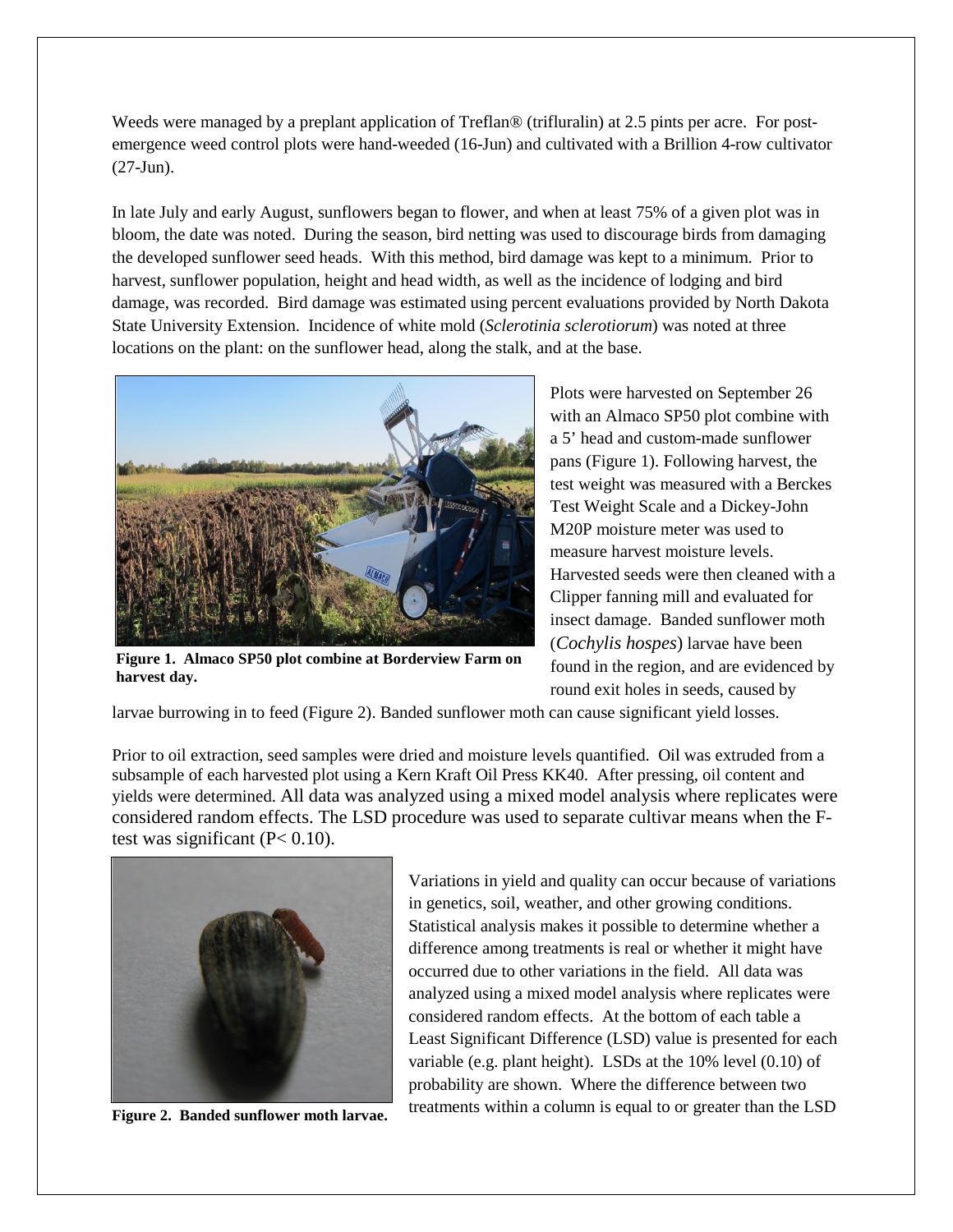value at the bottom of the column, you can be sure in 9 out of 10 chances that there is a real difference between the two values. Treatments that were not significantly lower in performance than the highest value in a particular column are indicated with an asterisk.

In the example at right, treatment C is significantly different from treatment A but not from treatment B. The difference between B and C is equal to 0.5, which is less than the LSD value of 2.7. This means that these treatments did not differ in yield. The difference between A and C is equal to 6.9, which is greater than the LSD value of 2.7. This means that the heights of these two treatments were significantly different from one another.

| <b>Planting date</b> | Height |
|----------------------|--------|
| A                    | 48.5   |
| B                    | 54.9*  |
| C                    | 55.4*  |
| LSD(0.10)            | 2.7    |

# **RESULTS**

Using data from a weather station in close proximity to Borderview Farm in Alburgh, VT, weather data is summarized in Table 2. The 2011 growing season was wetter than normal, with very heavy precipitation in the spring and late summer. However, the months of June and July were close to average in overall rainfall, and temperatures were near normal. There were an accumulated 2,998 Growing Degree Days (GDDs) at a base temperature of 44°F; this was 238 more than the 30-year average.

|                                                | May  | June | July    | August  | September | October |  |  |  |
|------------------------------------------------|------|------|---------|---------|-----------|---------|--|--|--|
| Average Temperature ( ${}^{\circ}$ F) $_{\pm}$ | 58.7 | 67.1 | 74.4    | 70.4    | 63.8      | 51.5    |  |  |  |
| Departure from Normal                          | 2.1  | 1.3  | 3.3     | 1.6     | 5.8       | 4.5     |  |  |  |
|                                                |      |      |         |         |           |         |  |  |  |
| Precipitation (inches) *                       | 8.67 | 3.52 | 3.68    | 10.23   | 5.56      | 2.68    |  |  |  |
| Departure from Normal                          | 5.35 | 0.09 | $-0.29$ | 6.38    | 2.10      | 0.10    |  |  |  |
|                                                |      |      |         |         |           |         |  |  |  |
| Growing Degree Days (base 44°F)                | 454  | 716  | 942     | 749     | 591       | 434     |  |  |  |
| Departure from Normal                          | 63.6 | 62.1 | 103.9   | $-26.3$ | 98.6      | 241.8   |  |  |  |

**Table 2. Summarized weather data for 2011 – Alburgh, VT.**

± Average temperature for August-September is taken from Burlington, VT.

\* Precipitation for May-July is taken from Burlington, VT.

Based on National Weather Service data from cooperative observation stations in South Hero. Historical averages are for 30 years of data (1971- 2000).

### *Planting Date by Variety Interactions*

With the exception of oil yield, there were no significant interactions between sunflower planting date and variety. This suggests that the varieties performed similarly across planting dates. There was an interaction between planting date and variety for oil yield (see Figure 3). The early season variety '306' had a higher oil yield than '7120' when at the medium and latest (1-June and 7-June) planting dates. The longer season variety '7120' had higher oil yields when planted on the earliest planting date. We would expect that the shorter season variety may outperform a later season variety as the planting date becomes delayed. Likewise we would expect a later season variety to outperform a shorter season variety at earlier planting dates. Further research needs to be conducted across a broader span of planting dates to confirm these predictions.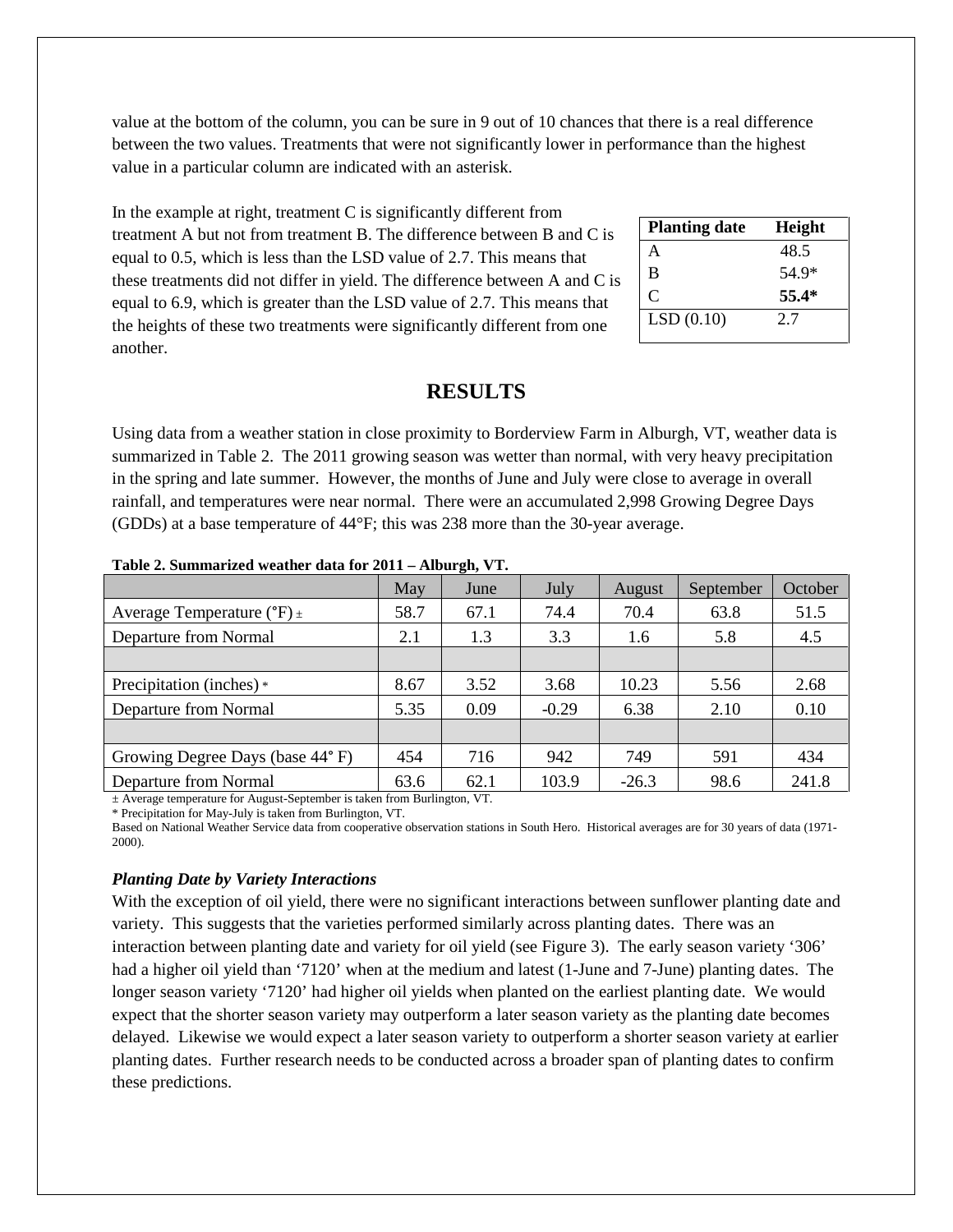

**Figure 3. Effect of planting date and variety on oil yield.** *Vertical bars represent +/- one standard deviation.*

## *Effect of Planting Date*

As expected, the earliest planted sunflowers (25-May) bloomed earliest, by 27-July. Sunflowers planted on 1-June bloomed by 2-August and the latest planted sunflowers by 8-August. Essentially for every one week delay in planting there was approximately a one-week delay in bloom.

The 1-June planting date resulted in a significantly higher plant population compared to the other dates (Table 3). Having all been seeded at a rate of 32,000 seeds per acre, this means that the establishment rates for the three planting dates varied from 53% to 81%. Sunflowers planted on the third planting date (7-June) were the tallest (55.4 inches) and also had the widest seed head (7.5 inches).

| Planting<br>date  | Population    | Height  | Head<br>width | Bird<br>damage | Lodging | White mold incidence |           |            |
|-------------------|---------------|---------|---------------|----------------|---------|----------------------|-----------|------------|
|                   |               |         |               |                |         | Head rot             | Stalk rot | Base rot   |
|                   | plants / acre | 1n      | 1n            | %              | %       | %                    | %         | %          |
| 5/25/2011         | 20600         | 48.5    | 5.9           | 23.5           | $1.7\,$ | 18.3                 | 6.7       | 3.3        |
| 6/1/2011          | 25900*        | 54.9*   | 5.5           | 15.1           | 13.3    | 26.7                 | 18.3      | 3.3        |
| 6/7/2011          | 17100         | $55.4*$ | 7.5           | 6.6            | 1.7     | 33.3                 | 15.0      | <b>3.3</b> |
| LSD(0.10)         | 3510          | 2.7     | 0.8           | 7.5            | 4.5     | <b>NS</b>            | 6.9       | <b>NS</b>  |
| <b>Trial Mean</b> | 21200         | 53.0    | 6.3           | 15.1           | 5.6     | 26.1                 | 13.3      | 3.3        |

### **Table 3. Effect of planting date on agronomic characteristics of sunflowers.**

Treatments indicated in bold had the top observed performance.

\* Treatments indicated with an asterisk did not perform significantly lower than the top-performing treatment in a particular column.

NS – No significant difference was determined between treatments.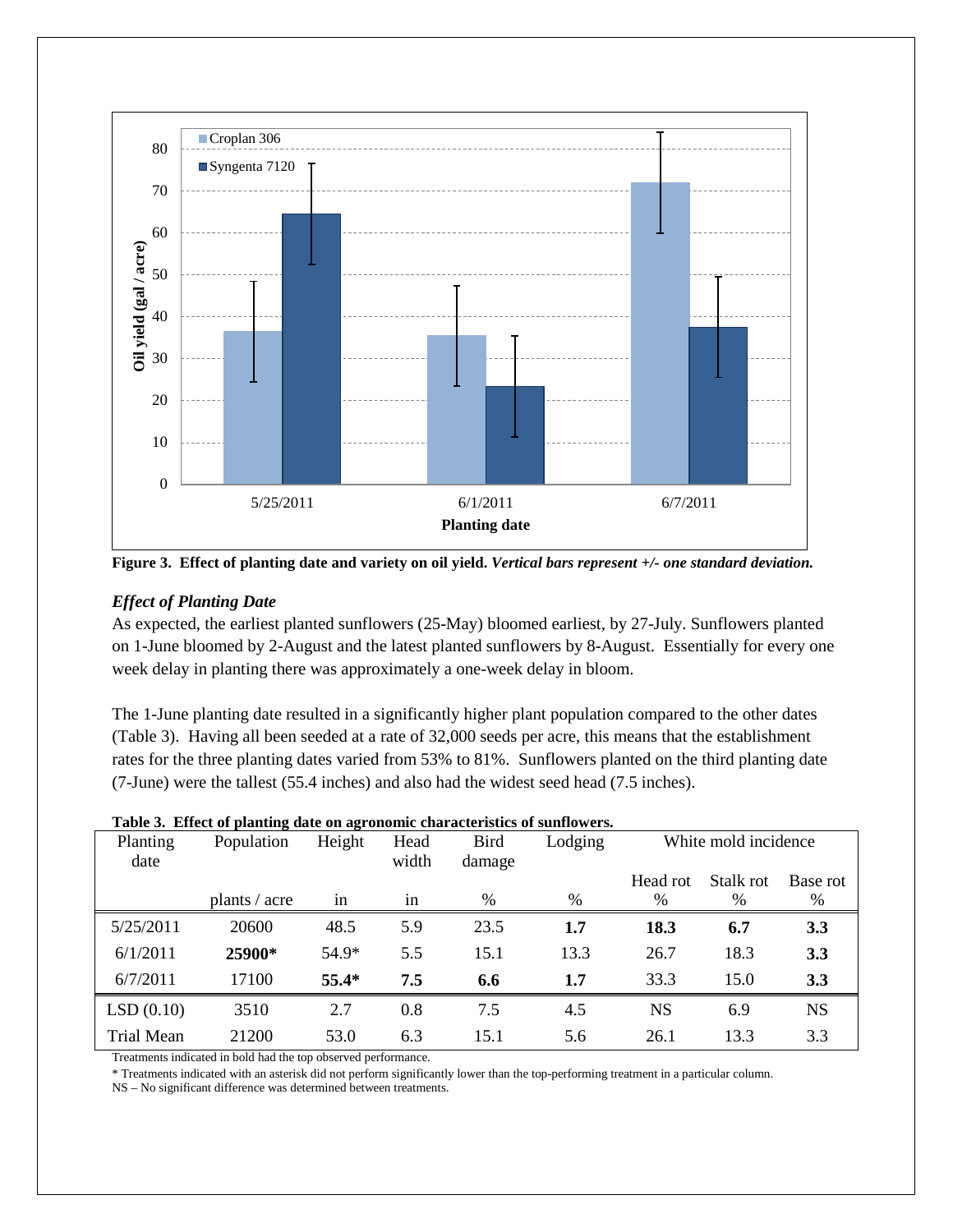Bird damage was lowest among the sunflowers planted on 7-June (6.6%) (Table 3; Figure 4). Lodging was significantly higher at the 1-June planting date than other planting dates. The incidence of white mold in the form of stalk rot was 6.7% in the first planting date (25-May), significantly lower than the second and third planting dates, which had 18.3% and 15.0% stalk rot, respectively (Table 3). There was no significant difference among planting dates for the incidence of white mold as either head rot or base rot.



**Figure 4. Effect of planting date on incidence of lodging and bird damage. Treatments with the same letter did not differ statistically (p=0.10; compare capital letters for lodging and lower-case letters for bird damage).**

At harvest, seed moisture content was highest for the 7-June planting date (Table 4). The moisture level was 21.0% for this third planting date, significantly higher than earlier planting dates. Seed yield was also highest for the third planting date of sunflowers (1,540 lbs per acre), though not significantly higher than sunflowers planted on earlier dates. Test weight, a measure of seed density and also the amount of debris or trash in the yield, was highest in the third planting date. All planting dates had a test weight that met the industry standard. Oil content was highest in the earliest-planted sunflower seeds (28.7%), but not significantly higher than sunflower oil content from the second or third planting dates. The overall oil yield was highest in sunflowers planted on 7-June or 25-May.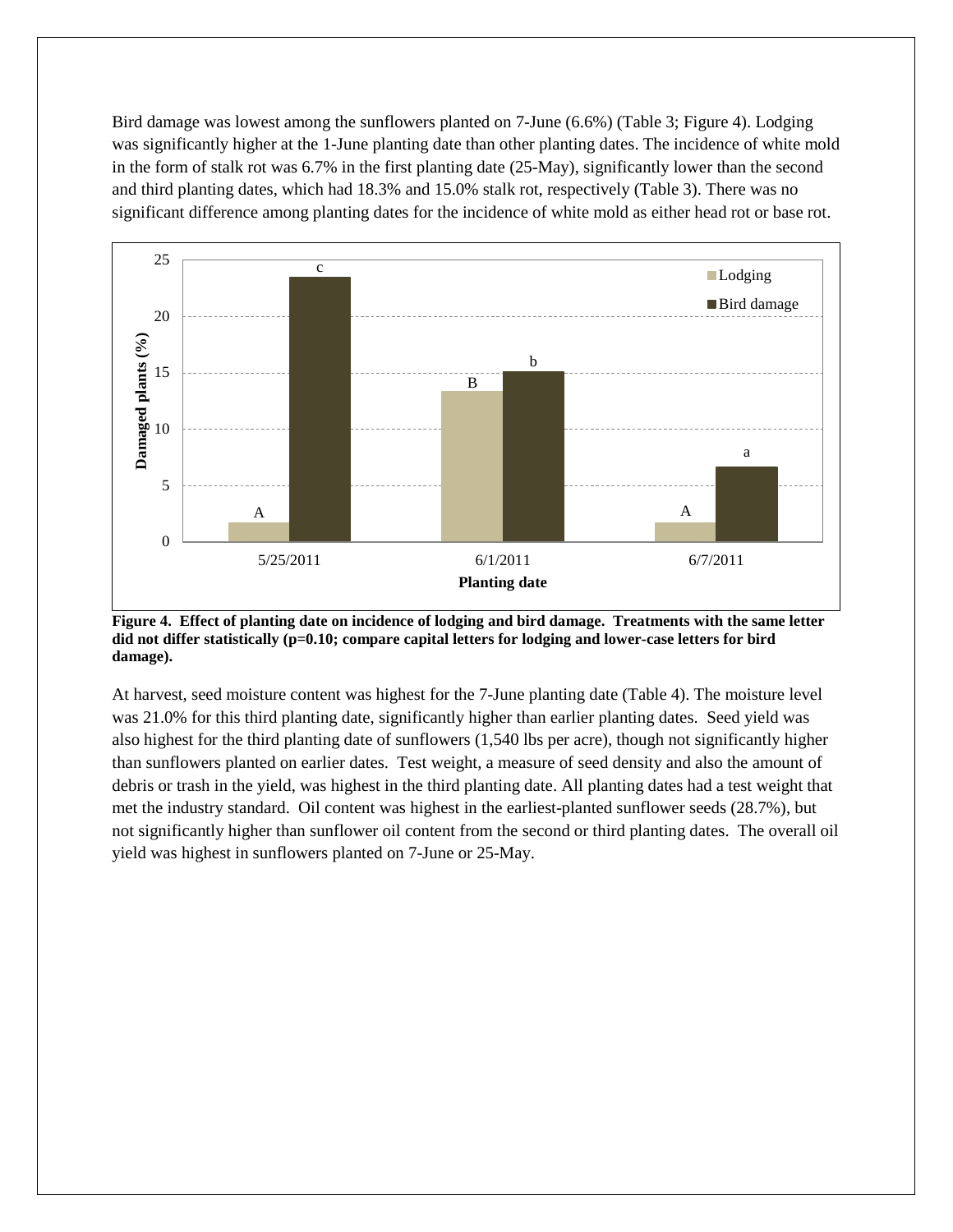| Planting<br>date  | Moisture at<br>harvest | Seed<br>yield      | Test<br>weight | Insect damage<br>to seed | Oil<br>content | Oil yield          |            |
|-------------------|------------------------|--------------------|----------------|--------------------------|----------------|--------------------|------------|
|                   | $\%$                   | $\frac{1}{s}$ / ac | lbs/bu         | %                        | %              | $\frac{1}{s}$ / ac | gal / acre |
|                   |                        |                    |                |                          |                |                    |            |
| 5/25/2011         | 13.0                   | 1410               | 26.3           | 15.3                     | 28.7           | 386*               | $50.5*$    |
| 6/1/2011          | 16.0                   | 1150               | 25.8           | 17.2                     | 19.6           | 225                | 29.4       |
| 6/7/2011          | $21.0*$                | 1540               | $27.8*$        | 19.8                     | 27.1           | 418*               | 54.8*      |
| LSD(0.10)         | 2.8                    | <b>NS</b>          | 1.2            | <b>NS</b>                | NS             | 122                | 15.9       |
| <b>Trial Mean</b> | 16.7                   | 1360               | 26.7           | 17.4                     | 25.2           | 343                | 44.9       |

#### **Table 4. Effect of planting date on harvest yields and quality.**

Treatments indicated in bold had the top observed performance.

\* Treatments indicated with an asterisk did not perform significantly lower than the top-performing treatment in a particular column.

NS – No significant difference was determined between treatments.

### *Effect of Variety*

With exception of lodging there were no significant differences between the two varieties (Table5; Table 6). The variety '306' had a significantly lower rate of lodging (2.2%) than the variety '7120' (8.9%). There was no significant difference between the two varieties trialed in population, height or head width, bird damage, or white mold incidence (Table 5).

| Variety       | Population | Height | Head<br>width | <b>Bird</b><br>damage | Lodging | White mold incidence |           |          |
|---------------|------------|--------|---------------|-----------------------|---------|----------------------|-----------|----------|
|               | plants/    |        |               |                       |         | Head rot             | Stalk rot | Base rot |
|               | acre       | 1n     | 1n            | $\%$                  | %       | %                    | $\%$      | %        |
| Croplan 306   | 22603      | 53.6   | 6.1           | 16.9                  | 2.2     | 27.8                 | 11.1      | 4.4      |
| Syngenta 7120 | 19844      | 52.4   | 6.5           | 13.3                  | 8.9     | 24.4                 | 15.6      | 2,2      |
| LSD(0.10)     | NS         | NS     | NS            | NS                    | 3.7     | NS                   | NS        | NS       |
| Trial Mean    | 21223      | 53.0   | 6.3           | 15.1                  | 5.6     | 26.1                 | 13.3      | 3.3      |

**Table 5. Effect of variety on agronomic characteristics of sunflowers.**

Treatments indicated in bold had the top observed performance.

\* Treatments indicated with an asterisk did not perform significantly lower than the top-performing treatment in a particular column.

NS – No significant difference was determined between treatments.

In this study there was no significant difference in harvest moisture, test weight, insect damage, or overall seed and oil yields by variety (Table 6). This indicates that both varieties perform similarly despite having different relative maturities.

### **Table 6. Effect of variety on harvest yields and quality.**

| Tuble of Effect of variety on harvest yields and quanty. |            |                      |           |           |             |                 |      |           |
|----------------------------------------------------------|------------|----------------------|-----------|-----------|-------------|-----------------|------|-----------|
| Variety                                                  | Moisture   | Seed                 | Test      | Insect    | Moisture at | O <sub>il</sub> |      | Oil yield |
|                                                          | at harvest | yield                | weight    | damage    | pressing    | content         |      |           |
|                                                          |            |                      |           | to seed   |             |                 |      |           |
|                                                          |            |                      |           |           |             |                 | lbs/ | gal /     |
|                                                          | %          | $\frac{1}{s}$ / acre | lbs/bu    | %         | %           | %               | acre | acre      |
| Croplan 306                                              | 17.5       | 1392                 | 26.6      | 17.0      | 7.1         | 26.7            | 366  | 48.0      |
| Syngenta 7120                                            | 15.8       | 1334                 | 26.8      | 17.9      | 6.3         | 23.6            | 320  | 41.8      |
| LSD(0.10)                                                | <b>NS</b>  | <b>NS</b>            | <b>NS</b> | <b>NS</b> | NS          | <b>NS</b>       | NS   | <b>NS</b> |
| Trial Mean                                               | 16.7       | 1363                 | 26.7      | 17.4      | 6.7         | 25.2            | 343  | 44.9      |

Treatments indicated in bold had the top observed performance.

\* Treatments indicated with an asterisk did not perform significantly lower than the top-performing treatment in a particular column.

NS – No significant difference was determined between treatments.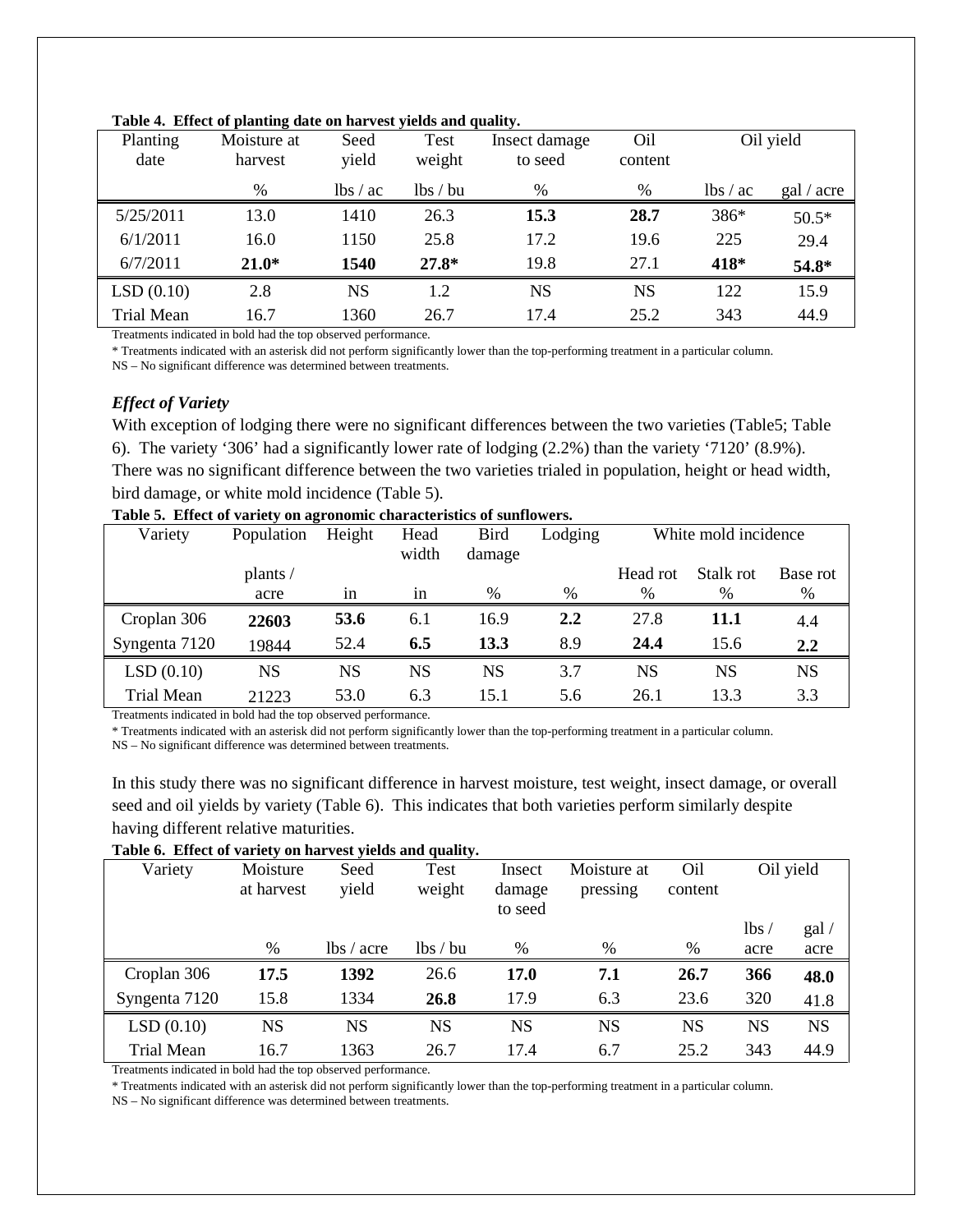## **DISCUSSION**

The lowest plant establishment rates (64% and 53%) were in the earliest and latest planting date, respectively, and may have been due to weather events surrounding the plantings. In the week of the first planting date (25-May), northern Vermont had 5.67 inches of precipitation above normal, according to USDA weather data from Burlington, VT (30-year average from 1961-1990). The week of the second planting date (1-June), which had the highest emergence rate, also had above average rainfall, but slightly lower than the observed increase one week earlier (3.92 inches above normal). The final planting date (7- June) fell within a week that had 7.62 inches of rainfall, or 4.66 inches greater than normal. While the entire spring planting season had high precipitation (for example, the five weeks between 16-May and 19- June included 23.45 inches greater than historical averages), significant rainfall events occurred during the weeks of the first and last planting dates, possibly accounting for lower emergence rates and eventual populations.

Insect and bird damage likely is correlated to the life cycles of the major pests for sunflowers. Banded sunflower moth (*Cochylis hospes*), which is a major insect pest in sunflowers in northern states, feeds on sunflower seeds and reduces kernel weight and overall yield. The adult moths are generally prevalent from mid-July to mid-August, and lay eggs on sunflower bracts. These eggs hatch and larvae burrow into sunflower heads between mid-July and mid-September, feeding on kernels and wreaking havoc. Though not significantly different, the levels of insect damage (exit holes distinctive to sunflower moth damage) were lowest in the sunflowers planted earliest. This suggests that the sunflowers planted on 25-May this year, which had, for the most part, bloomed by 27-July, may have already reached physiological maturity when pests such as banded sunflower moths became most active, and the younger plants had more desirable seed heads at the time. Damage to seedheads is most severe when the buds have just begun to elongate but have not yet opened.

Bird damage was significantly greatest (23.5%) among the sunflowers planted earliest, probably because they had already formed full, palatable seeds when migrating flocks first began to pass through Alburgh, VT. The most destructive birds in the northeast, American goldfinches (*Spinus tristis*) and red-winged blackbirds (*Agelaius phoeniceus*), migrate in the fall and can cause great amounts of damage while traveling in large flocks. Blackbirds have been known to pass through northern Vermont in the end of August as well, which may account for the higher percentage of bird damage in the earliest sunflowers, which had bloomed and begun to form seed by August, when the birds were storing up fat reserves for long flights. The latest planted sunflowers suffered bird damage of 6.6%, perhaps because they developed palatable seeds between the two large waves of bird flocks.

It is not surprising that the sunflowers planted on the latest planting date had the highest moisture levels, since they had not had as much time in the field to mature and dry. While seed yields were not significantly different among planting dates, oil yields did differ according to the timing of spring planting. Sunflowers planted on the third planting date of the study (7-June) yielded the highest oil quantities (418 lbs or 54.8 gal per acre). Sunflowers planted on the first date (25-May) did not have significantly lower oil yields (386 lbs or 50.5 gal per acre).